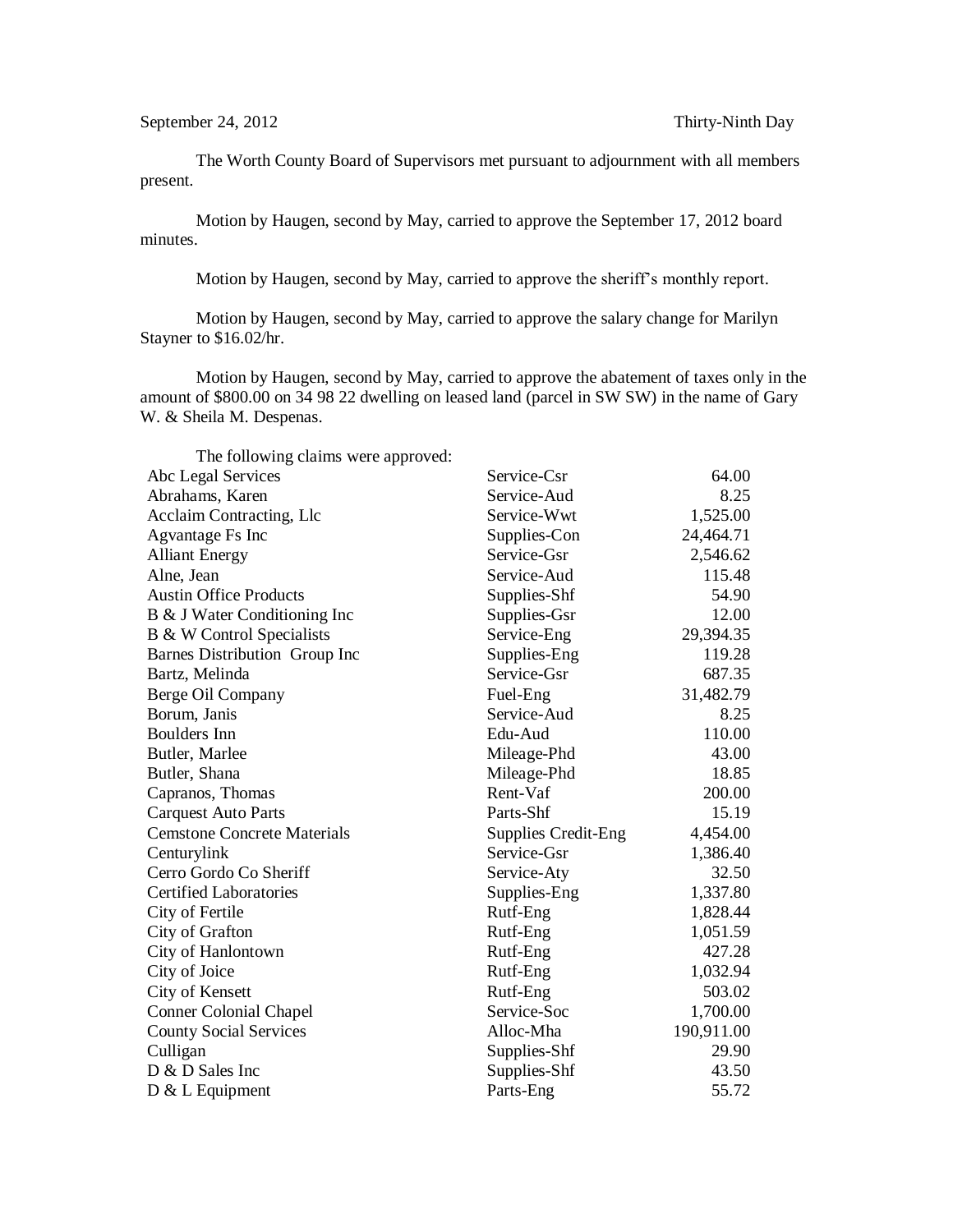| Dave Syverson Inc                  | Parts-Eng       | 315.18    |
|------------------------------------|-----------------|-----------|
| Dick's Place                       | Service-Shf     | 275.00    |
| Eilertson Repair                   | Service-Shf     | 636.35    |
| <b>Electronic Engineering</b>      | Supplies-Eng    | 391.85    |
| <b>Fallgatter's Market</b>         | Supplies-Con    | 1,042.80  |
| <b>Fastenal Company</b>            | Supplies-Eng    | 2,073.29  |
| Floyd County Sheriff               | Service-Csr     | 55.50     |
| Foss, Genie                        | Service-Aud     | 92.81     |
| Franklin County Sheriff            | Service-Csr     | 47.00     |
| Fredrickson, Mark                  | Service-San     | 200.00    |
| Galls An Aramark Co                | Supplies-Shf    | 62.30     |
| Goveonnection Inc                  | Supplies-Dap    | 208.07    |
| <b>Grafton Welding</b>             | Service-Con     | 83.00     |
| Greve Law Office                   | Rent-Aty        | 350.00    |
| Hartman, Renee                     | Service-Aud     | 92.81     |
| Haugen, David                      | Mileage-Sup     | 42.23     |
| Hawkeye Legal Services Inc         | Service-Csr     | 40.00     |
| <b>Heartland Asphalt Inc</b>       | Service-Eng     | 1,842.64  |
| <b>Heartland Power Coop</b>        | Service-Eng     | 105.00    |
| Hendrikson, Debra                  | Mileage-Phd     | 216.00    |
| Hendrikson, Joy                    | Mileage-Wec     | 89.61     |
| Huber Supply Co                    | Supplies-Con    | 123.78    |
| <b>Hudson Law Firm</b>             | Service-Dra     | 87.50     |
| I35/105 Welcome Center Inc.        | H/M Tax-Ndp     | 5,207.87  |
| Ia Dept of Public Health           | Service-Phd     | 13.34     |
| Ia Northern Railway Co             | Project-Ndp     | 53,230.80 |
| Ia Prison Industries               | Supplies-Eng    | 1,355.98  |
| Ia Secretary of State              | Service-Aud     | 771.80    |
| Ia State Assn of Assessors         | Edu-Asr         | 275.00    |
| <b>Interstate Motor Trucks</b>     | Parts-Eng       | 11.37     |
| Isac Group Health                  | Health Ins Prem | 49,271.00 |
| J & J Machining Welding & Fabr     | Supplies-Eng    | 374.20    |
| Johnson, Hal                       | Rent-Phd        | 940.00    |
| Johnson, Janelle                   | Service-Aud     | 8.25      |
| Johnson, Teresa                    | Mileage-Phd     | 53.00     |
| Jt Mudjacking                      | Service-Eng     | 350.00    |
| Kossuth County Sheriff             | Service-Csr     | 81.09     |
| L. M. Pump Service                 | Service-Wwt     | 710.50    |
| Lexisnexis                         | Service-Aty     | 134.00    |
| Low, Richard R                     | Fuel-Asr        | 39.80     |
| Manly Junction Signal              | Service-Eng     | 564.03    |
| Marshall & Swift Inc               | Supplies-Eng    | 305.91    |
| Martin Bros Dist Co. Inc           | Supplies-Gsr    | 326.95    |
| <b>Martin Marietta Materials</b>   | Rock-Con        | 806.53    |
| <b>Mason City Business Systems</b> | Service-Phd     | 293.91    |
| Mason City Fire And Rescue         | Service-Mex     | 600.00    |
| Matt Parrott/Storey Kenworthy      | Supplies-Aud    | 262.00    |
| May, Dennis                        | Mileage-Sup     | 53.56     |
| Medline Industries Inc.            | Supplies-Phd    | 257.57    |
| Melby, Ruth                        | Mileage-Mha     | 53.56     |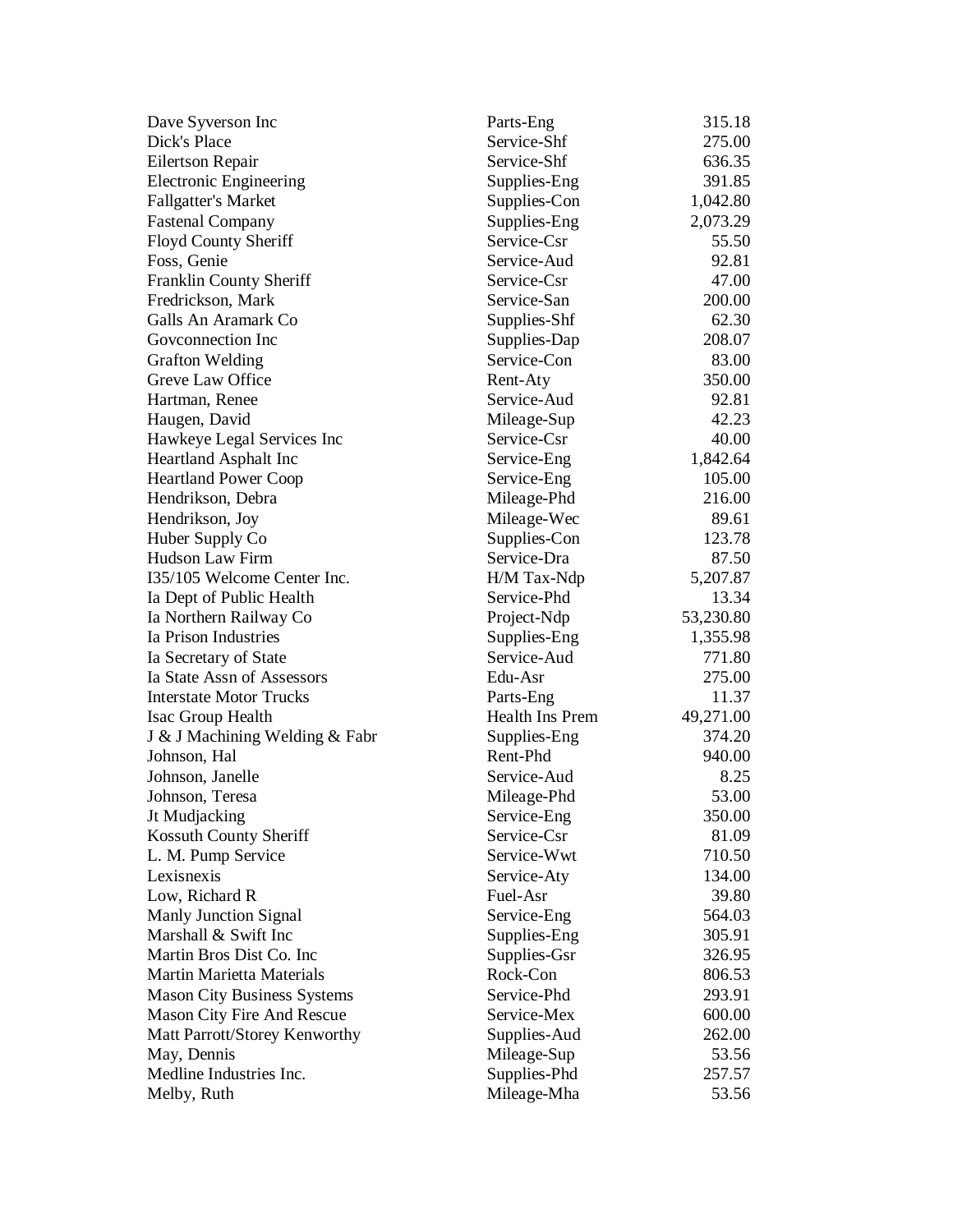| Metal Culverts Inc                  | Supplies-Eng               | 3,140.64  |
|-------------------------------------|----------------------------|-----------|
| Mireles, Sandra                     | Mileage-Mha                | 406.34    |
| Mitchell Co Sheriff                 | Service-Csr                | 24.42     |
| Myli, Diane                         | Mileage-Phd                | 11.55     |
| Nitcher, Sandra                     | Service-Aud                | 92.81     |
| No Ia Mercy Clinics                 | Service-Shf                | 131.00    |
| North Country Equipment Llc         | Parts-Eng                  | 191.29    |
| North Iowa Broadcasting Inc         | Service-Shf                | 150.00    |
| Northwood Anchor                    | Service-Eng                | 955.65    |
| Northwood Fire Department           | Rent-Aud                   | 50.00     |
| Northwood Lumber                    | Supplies-Con               | 1,112.90  |
| Northwood Welding Inc               | Supplies-Gsr               | 474.70    |
| Olsen, Laurie                       | Exp-Aud                    | 23.99     |
| Olson, Korrine                      | Service-Aud                | 101.06    |
| Paetec                              | Service-Eng                | 14.59     |
| Pathology Assoc Of Mason City       | Service-Mex                | 5,800.00  |
| Peopleservice, Inc.                 | Service-San                | 15,875.00 |
| Pfi                                 | Service-Csr                | 64.00     |
| <b>Pinnacle Quality Insight</b>     | Service-Phd                | 150.00    |
| <b>Pitney Bowes Global</b>          | Service-Dap                | 361.29    |
| Pocahontas County Sheriff           | Service-Csr                | 5.50      |
| Pollard                             | Service-Shf                | 80.00     |
| Pritchard's of Northwood Inc        | Service-Phd                | 655.95    |
| <b>Pronto Market</b>                | Supplies-Eng               | 18.36     |
| Reinhart Food Service Llc           | Supplies-Shf               | 157.99    |
| Reyerson, Jessica                   | Mileage-Phd                | 22.75     |
| Schoeller, Mark                     | Mileage-Csr                | 328.06    |
| Schutz, Jill                        | Mileage-Phd                | 25.05     |
| Scott Van Keppel Llc                | Parts-Eng                  | 876.24    |
| Standard & Poor's                   | Service-Ndp                | 7,900.00  |
| <b>Staples Credit Plan</b>          | Supplies-Phd               | 118.87    |
| <b>Staples Credit Plan</b>          | Supplies-Ema               | 188.50    |
| State Hygienic Laboratory           | Service-San                | 198.00    |
| The Sidwell Company                 | Service-Dap                | 2,850.00  |
| Thofson Plumbing & Heating          | Service-Cap                | 9,365.00  |
| Tilson, Phyllis M                   | Service-Aud                | 101.06    |
| Trainer, Sandra                     | Service-Aud                | 109.29    |
| <b>U S Postal Service</b>           | Postage-Asr                | 1,290.00  |
| Union Pacific Railroad Company      | Service-Eng                | 12,699.04 |
| <b>United American Elect Supply</b> | Supplies-Aud               | 129.68    |
| Ver Helst Snyder Drug               | Supplies-Phd               | 119.99    |
| <b>Verizon Wireless</b>             | Service-It/Gis             | 354.53    |
| Viafield                            | <b>Supplies Credit-Eng</b> | 2,856.50  |
| Visa                                | Exp-Phd                    | 3,215.08  |
| Von Bokern Associates Inc.          | Service-Eng                | 4,950.00  |
| <b>Waste Management</b>             | Service-Sdp                | 2,028.15  |
| Williams & Associates               | Service-Mha                | 275.00    |
| Winnebago Co Sheriff                | Service-Csr                | 18.00     |
| Winn-Worth Betco                    | H/M Tax-Ndp                | 7,811.80  |
| Worth Co Historical Soc             | H/M Tax-Ndp                | 5,207.87  |